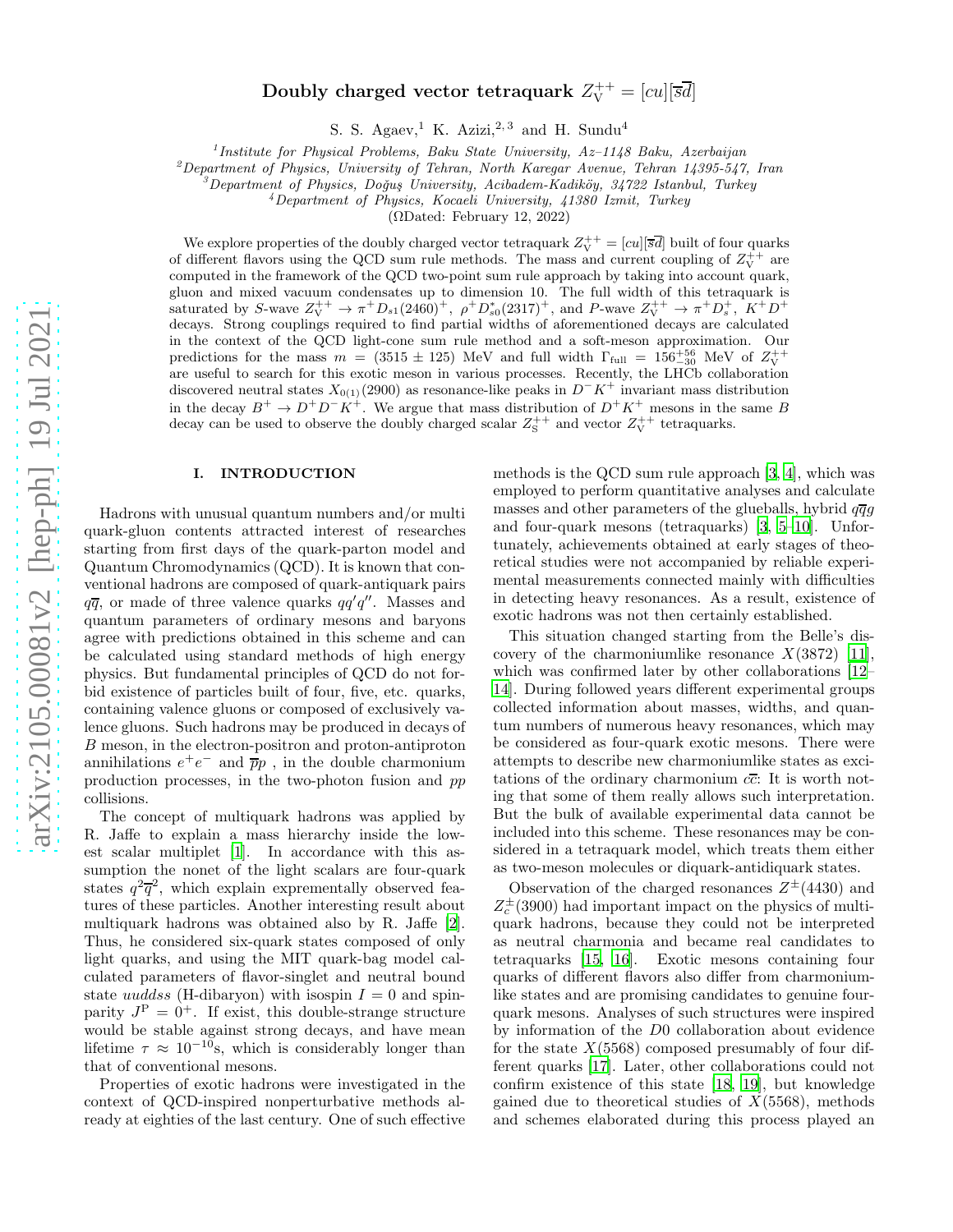important role in our understanding of exotic mesons. The resonances which are candidates to four-quark exotic mesons now form the wide family of  $XYZ$  states. Detailed information on  $XYZ$  particles including a history of the problem, as well as experimental results and theoretical achievements of last years are collected in numerous interesting review articles [\[20](#page-9-14)[–30\]](#page-10-0).

Recently the LHCb collaboration announced about new resonance-like structures  $X_{0(1)}(2900)$  observed in the process  $B^+ \to D^+D^-K^+$  [\[31,](#page-10-1) [32\]](#page-10-2). They were seen in the  $D^-K^+$  mass distribution, and can be considered as first strong evidence for exotic mesons composed of four quarks of different flavors. Indeed, from decay modes of these states, it is clear that they contain valence quarks udcs. But one should bear in mind that  $X_{0(1)}(2900)$ may have alternative origin, and appear due to rescattering diagrams  $\chi_{c1}D^{*-}K^{*+}$  and  $D_{sJ}\overline{D}_1^0K^0$  in the decay  $B^+ \to D^+D^-K^+$  [\[33\]](#page-10-3).

The LHCb determined masses and spin-parities of these resonances, that were used in various models to explain internal organizations of  $X_{0(1)}(2900)$ . As usual, they were interpreted as hadronic molecules, diquarkantidiquark states, and rescattering effects (see, Refs. [\[34,](#page-10-4) [35](#page-10-5)] and references therein). In our articles [\[34](#page-10-4), [35\]](#page-10-5), we treated  $X_0(2900)$  and  $X_1(2900)$  as a scalar hadronic molecule  $\overline{D}^{*0}K^{*0}$  and diquark-antidiquark vector states  $[ud][\overline{cs}]$ , respectively. Predictions for their masses and widths extracted from sum rule analyses seem confirm assumptions made on their structures.

The resonances  $X_{0(1)}(2900)$  emerge in intermediate phase of the decay chain  $B^+ \to D^+X \to D^+D^-K^+,$ and are neutral states. These processes occur due to color-favored and color-suppressed transformations of the  $B^+$  meson [\[36](#page-10-6)]. But weak decays of  $B^+$  with the same topologies may trigger also processes  $B^+ \to D^- Z^{++} \to$  $D^{-}D^{+}K^{+}$ , where  $Z^{++}$  is a doubly charged exotic meson with quark content  $cu\overline{s}\overline{d}$ . In our view, experimental data collected by LHCb about weak decays of B meson may be used to uncover doubly charged tetraquarks  $Z^{++} = [cu][\overline{s}\overline{d}]$  with different spin-parities. In fact, the scalar and vector particles  $Z_{\rm S}^{++}$  and  $Z_{\rm V}^{++}$  may appear as resonances in the  $D^+K^+$  mass distribution, and provide valuable information on new exotic mesons.

Let us note that doubly charged diquark-antidiquarks already attracted interests of physicists, and some of them was studied in a rather detailed form. Thus, spectroscopic parameters and strong decays of pseudoscalar tetraquarks  $cc\overline{s}\overline{s}$  and  $cc\overline{d}\overline{s}$  were calculated in Ref. [\[37\]](#page-10-7). Doubly charged scalar, pseudoscalar and axial-vector states  $[sd][\overline{uc}]$  were considered in our article [\[38\]](#page-10-8). The tetraquarks  $Z^{++}$  are positively charged counterparts of states  $[sd][\overline{uc}]$  and have the same masses and decay widths. Therefore, one can safely use their parameters to study exotic mesons  $Z^{++}$ .

For completeness and following analysis, we provide masses and widths of various tetraquarks  $Z^{++}$  using, for these purposes, our results from Ref. [\[38](#page-10-8)]

<span id="page-1-0"></span>
$$
m_{Z_{\rm S}} = 2628_{-153}^{+166} \text{ MeV}, \ \Gamma_{Z_{\rm S}} = (66.89 \pm 15.11) \text{ MeV},
$$
  
\n
$$
m_{Z_{\rm PS}} = 2719_{-156}^{+144} \text{ MeV}, \ \Gamma_{Z_{\rm PS}} = (38.1 \pm 7.1) \text{ MeV},
$$
  
\n
$$
m_{Z_{\rm AV}} = 2826_{-157}^{+134} \text{ MeV}, \ \Gamma_{Z_{\rm AV}} = (47.3 \pm 11.1) \text{ MeV}.
$$
  
\n(1)

Here, subscripts  $Z_{\rm S}$ ,  $Z_{\rm PS}$  and  $Z_{\rm AV}$  refer to the scalar, pseudoscalar and axial-vector  $Z^{++}$ , respectively.

As is seen, there are not predictions for parameters of the vector tetraquark  $Z_V^{++}$ , but its mass should be around or larger than  $m_{Z_{AV}}$ . Using this preliminary estimate for the mass of  $Z_V^{++}$  and  $m_{Z_S}$  from Eq. [\(1\)](#page-1-0), we see that decays of  $Z_S^{++}$  and  $Z_V^{++}$  to ordinary mesons  $D_s^+\pi^+$ and  $D^+K^+$  are kinematically allowed processes, i.e., the tetraquarks  $Z_S^{++}$  and  $Z_V^{++}$  may be seen in  $D^+K^+$  mass distribution in the decay  $B^+ \to D^-D^+K^+$ .

In the present article, we compute spectroscopic parameters and total width of the vector tetraquark  $Z_{\rm V}^{++}$ using various versions of the QCD sum rule method. Our interest to this particle is twofold: First, it is a fully open flavor tetraquark, and additionally bears two units of electric charge. By theoretical exploration of  $Z_V^{++}$ , we will complete list of such states [\(1\)](#page-1-0). Second reason is that, there are opportunities to fix the tetraquarks  $Z_{\rm S}^{++}$ and  $Z_V^{++}$  using existing or future LHCb data.

We evaluate the mass and current coupling of  $Z_V^{++}$ by employing the QCD two-point sum rule approach [\[3,](#page-9-2) [4\]](#page-9-3). In our analysis, we take into account contributions of various vacuum condensates up to dimension 10. Prediction for the mass of  $Z_V^{++}$ , as well as its quantum numbers  $J^P = 1^-$  permit us to classify kinematically allowed decay modes of this tetraquark. The mass and coupling of  $Z_V^{++}$  are also input parameters necessary to calculate partial widths of the decays  $Z_V^{++} \to D_{s1}(2460)^+ \pi^+, D_{s0}^*(2317)^+ \rho^+, D^+K^+,$ and  $D_s^+\pi^+$ . To this end, we explore vertices of  $Z_V^{++}$ with ordinary mesons (for example,  $Z_V^{++}D^+K^+$ ), and find corresponding strong couplings. Relevant investigations are carried out using the QCD light-cone sum rule (LCSR) method, which is one of effective nonperturbative tools to study conventional hadrons [\[39](#page-10-9)]. In the case of tetraquark-ordinary meson vertices the standard methods of LCSR have to be applied in conjunction with a soft-meson approximation [\[40](#page-10-10), [41\]](#page-10-11). For analysis of the exotic mesons the light-cone sum rule method and soft approximation was suggested in Ref. [\[42\]](#page-10-12), and used to investigate decays of various tetraquarks [\[30\]](#page-10-0).

This paper is structured in the following manner: Section [II](#page-2-0) is devoted to calculations of the mass and coupling of the vector tetraquark  $Z_{\rm V}^{++}=[cu][\overline{s}\overline{d}]$ . In Section [III,](#page-5-0) we compute strong couplings in relevant tetraquarkmeson vertices, and evaluate partial widths of  $Z_V^{++}$  decays. The full width of  $Z_V^{++}$  is found in this section as well. Section [IV](#page-8-0) is reserved for our conclusions and final notes.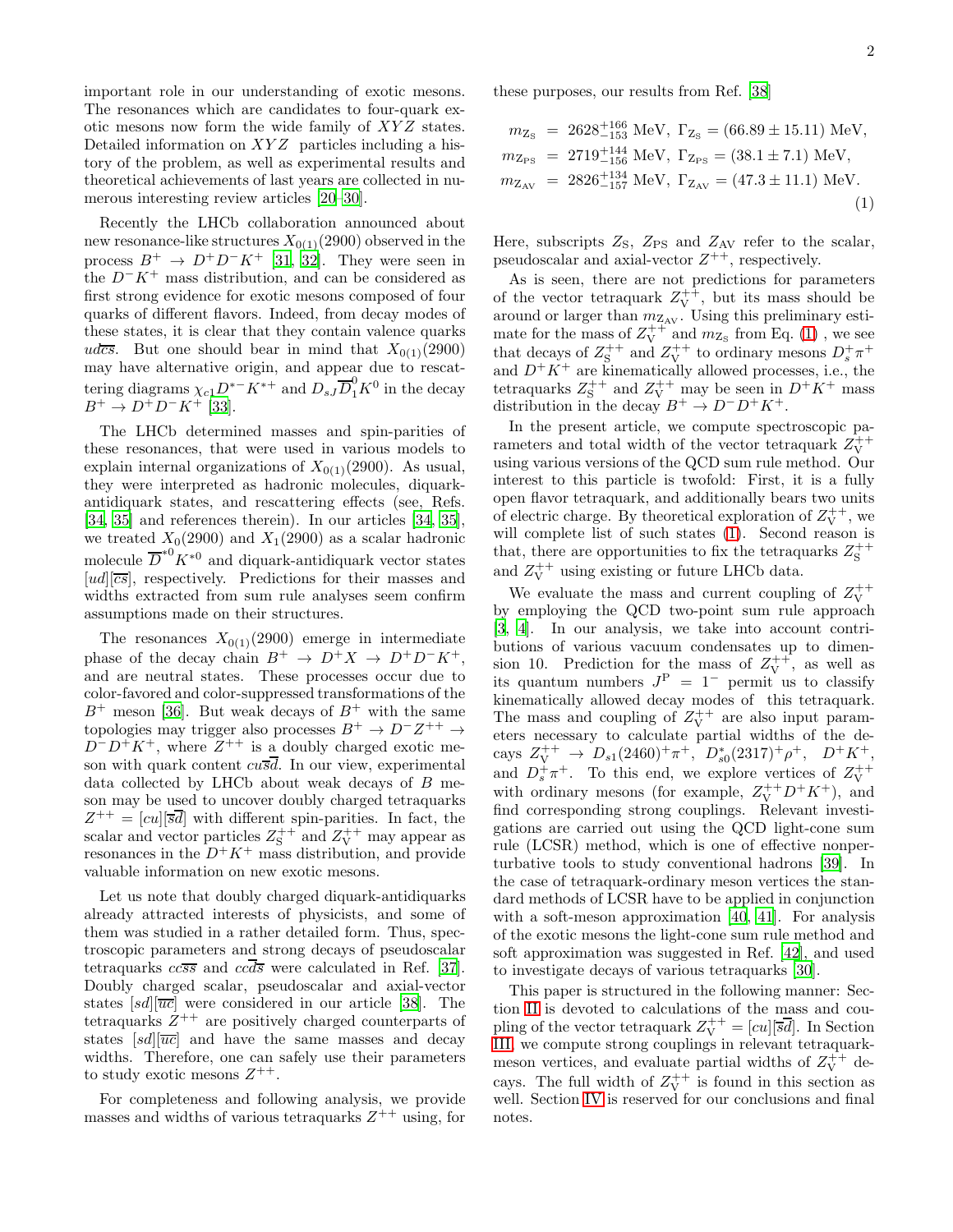### <span id="page-2-0"></span>II. THE SPECTROSCOPIC PARAMETERS OF  $Z_{\rm V}$

The mass  $m$  and current coupling  $f$  are important parameters of the vector tetraquark Z ++ <sup>V</sup> = [cu][sd] (in what follows, we omit superscripts denoting charges of the tetraquark and various mesons). We use the QCD two-point sum rule method to evaluate values of these parameters.

We begin calculations from analysis of the two-point correlation function

<span id="page-2-2"></span>
$$
\Pi_{\mu\nu}(p) = i \int d^4x e^{ipx} \langle 0|\mathcal{T}\{J_\mu(x)J_\nu^\dagger(0)\}|0\rangle, \qquad (2)
$$

where  $J_{\mu}(x)$  is the interpolating current for  $Z_V$ , and  $\mathcal T$  denotes the time-ordered product of two currents. The vector tetraquark  $Z_V$  can be modeled using a scalar diquark  $uC\gamma_5c$  and vector antidiquark  $\overline{s}\gamma_\mu\gamma_5C\overline{d}$ . It is known that color-antitriplet diquarks and color-triplet antidiquarks are most stable two-quark structures [\[20\]](#page-9-14). Therefore, we chose as building blokes of  $Z_V$  structures  $\varepsilon^{abc} u_b C \gamma_5 c_c$  and  $\varepsilon^{amn} \overline{s}_m \gamma_\mu \gamma_5 C \overline{d}_n^T$ , which belongs to  $[\overline{\mathbf{3}}_c]$  and  $[\mathbf{3}_c]$  representations of the color group  $SU_c(\overline{3})$ , respectively. Then, the colorless interpolating current  $J_{\mu}(x)$  takes the form

<span id="page-2-1"></span>
$$
J_{\mu}(x) = \varepsilon \widetilde{\varepsilon}[u_b^T(x) C \gamma_5 c_c(x)][\overline{s}_m(x) \gamma_{\mu} \gamma_5 C \overline{d}_n^T(x)], \quad (3)
$$

where  $\varepsilon \tilde{\varepsilon} = \varepsilon^{abc} \varepsilon^{amn}$ , and a, b, c, m and n denote quark colors. In Eq. [\(3\)](#page-2-1)  $u(x)$ ,  $c(x)$ ,  $s(x)$  and  $d(x)$  are the quark fields, and C stands for the charge-conjugation operator.

The sum rules for  $m$  and  $f$  can be derived by calculating  $\Pi_{\mu\nu}(p)$  in terms of the physical parameters of  $Z_V$ , as well as in the operator product expansion (OPE) with certain accuracy. Having equated these two expressions, applied the Borel transformation to suppress contributions of higher resonances and continuum states, and subtracted these contributions using the quark-hadron duality assumption [\[3](#page-9-2), [4](#page-9-3)], it is possible to get required sum rules for the mass and coupling of the tetraquark  $Z_V$ .

Expression of  $\Pi_{\mu\nu}(p)$  in terms of parameters of  $Z_V$  is obtained by saturating the correlation function  $\Pi_{\mu\nu}(p)$ with a complete set of  $J<sup>P</sup> = 1<sup>-</sup>$  states and performing in Eq.  $(2)$  integration over x

<span id="page-2-4"></span>
$$
\Pi_{\mu\nu}^{\text{Phys}}(p) = \frac{\langle 0|J_{\mu}|Z_{\text{V}}\rangle\langle Z_{\text{V}}|J_{\nu}^{\dagger}|0\rangle}{m^2 - p^2} + \cdots, \tag{4}
$$

where the dots stand for contributions of higher resonances and continuum states.

To proceed, it is convenient to introduce the matrix element

$$
\langle 0|J_{\mu}|Z_{\rm V}\rangle = fm\epsilon_{\mu},\tag{5}
$$

where  $\epsilon_{\mu}$  is the polarization vector of the tetraquark  $Z_{V}$ . Then  $\Pi_{\mu\nu}^{\text{Phys}}(p)$  can be rewritten in the following form

<span id="page-2-3"></span>
$$
\Pi_{\mu\nu}^{\text{Phys}}(p) = \frac{m^2 f^2}{m^2 - p^2} \left( -g_{\mu\nu} + \frac{p_{\mu} p_{\nu}}{m^2} \right) + \cdots. \tag{6}
$$

The two-component Lorentz structure in the parentheses in Eq. [\(6\)](#page-2-3) corresponds to a vector particle. The first component of this structure is proportional to  $g_{\mu\nu}$  and does not contain effects of scalar particles: It is formed due to only vector states. Therefore, in our studies we utilize the structure  $\sim g_{\mu\nu}$ , and label corresponding invariant amplitude by  $\Pi^{\text{Phys}}(p^2)$ .

Expression in Eq. [\(4\)](#page-2-4) is obtained in the zero-width single-pole approximation. In general, the correlation function  $\Pi_{\mu\nu}(p)$  receives contributions also from twomeson reducible terms, because the current  $J_{\mu}$  couples not only to four-quark structures, but also to two mesons with relevant quantum numbers [\[43,](#page-10-13) [44\]](#page-10-14). Interactions with mesons lying below the mass of the  $Z_V$  generate a finite width of the tetraquark  $Z_V$ , and modify the quark propagator in Eq. [\(4\)](#page-2-4)

$$
\frac{1}{m^2 - p^2} \to \frac{1}{m^2 - p^2 - i\sqrt{p^2 \Gamma(p)}}.
$$
 (7)

The two-meson contributions can be either subtracted from the sum rules or included into parameters of the pole term. In the case of the tetraquarks the second approach is preferable and was applied in articles [\[37](#page-10-7), [45,](#page-10-15) [46\]](#page-10-16). These effects, properly taken into account in the sum rules, rescale the coupling  $f$  leaving stable the mass  $m$  of the tetraquark. Detailed analyses proved that two-meson contributions are small and can be neglected.

The QCD side of the sum rules  $\Pi_{\mu\nu}^{\rm OPE}(p)$  is found by inserting the interpolating current  $J_{\mu}(x)$  into Eq. [\(2\)](#page-2-2), and contracting relevant quark fields

$$
\Pi_{\mu\nu}^{\text{OPE}}(p) = i \int d^4x e^{ipx} \varepsilon \tilde{\varepsilon} \varepsilon' \tilde{\varepsilon}^{\prime} \text{Tr} \left[ \gamma_5 \tilde{S}_u^{bb'}(x) \gamma_5 S_c^{cc'}(x) \right]
$$

$$
\times \text{Tr} \left[ \gamma_\mu \gamma_5 \tilde{S}_d^{n'n}(-x) \gamma_5 \gamma_\nu S_s^{m'm}(-x) \right], \tag{8}
$$

where

$$
\widetilde{S}_{c(q)}(x) = CS_{c(q)}^T(x)C,\tag{9}
$$

with  $S_c(x)$  and  $S_{u(s,d)}(x)$  being the heavy c- and light  $u(s, d)$ -quark propagators, respectively (for explicit expressions, see Ref. [\[30\]](#page-10-0)). The invariant amplitude in  $\Pi_{\mu\nu}^{\text{OPE}}(p)$  corresponding to the structure  $g_{\mu\nu}$  in our following analysis will be denoted by  $\Pi^{\text{OPE}}(p^2)$ .

Calculations performed in accordance with a scheme briefly explained above yield

<span id="page-2-5"></span>
$$
m^2 = \frac{\Pi'(M^2, s_0)}{\Pi(M^2, s_0)},
$$
\n(10)

and

$$
f^{2} = \frac{e^{m^{2}/M^{2}}}{m^{2}} \Pi(M^{2}, s_{0}),
$$
 (11)

which are sum rules for  $m$  and  $f$ , respectively. Here,  $\Pi(M^2, s_0)$  is the Borel transformed and subtracted amplitude  $\Pi^{\text{OPE}}(p^2)$ , which depends on the Borel  $M^2$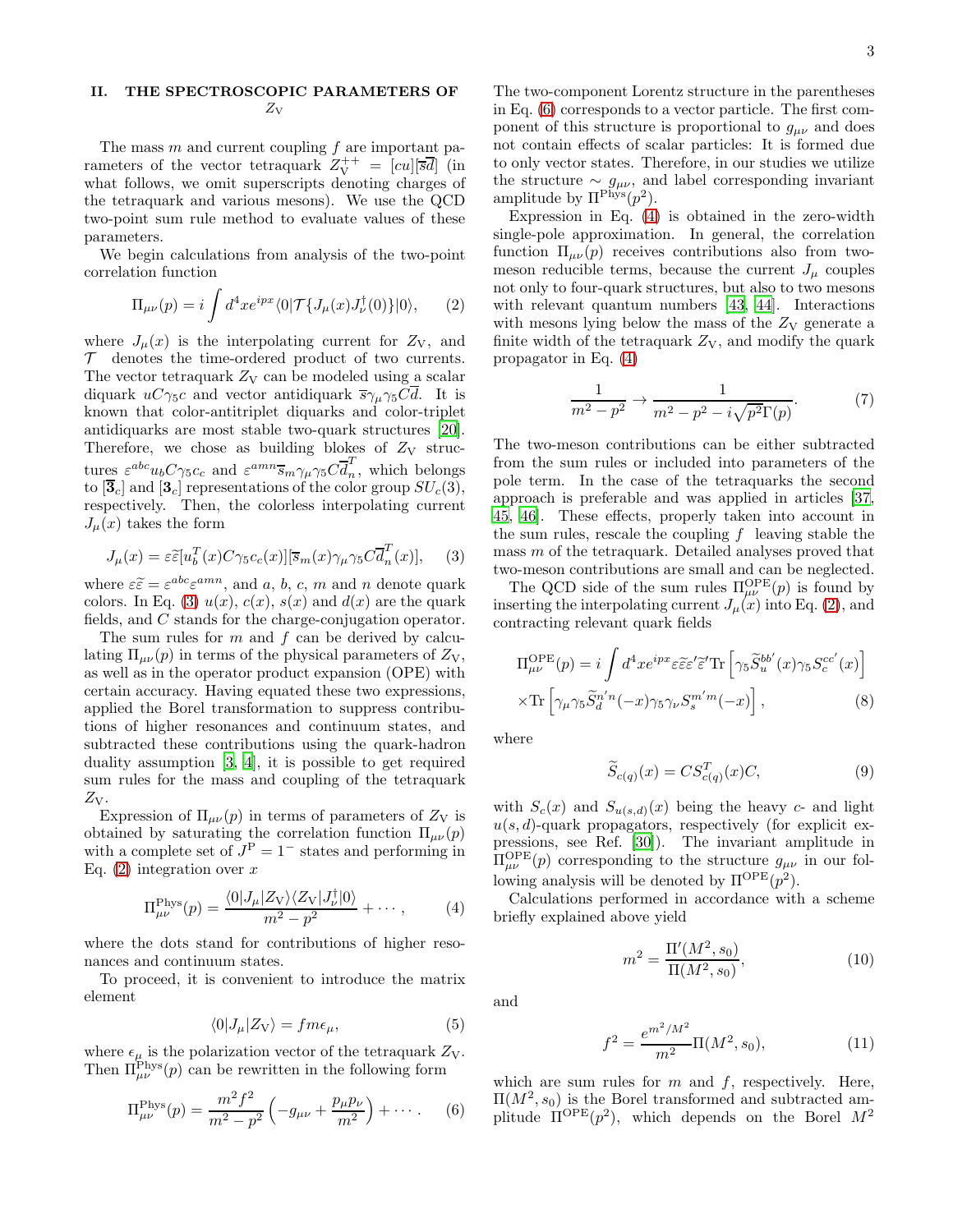and continuum threshold  $s_0$  parameters. In Eq. [\(10\)](#page-2-5)  $\Pi'(M^2, s_0)$  is the derivative of the amplitude over  $d/d(-1/M^2)$ .

It is clear that the amplitude  $\Pi(M^2, s_0)$  is a key ingredient of the obtained sum rules. Calculations of this function give the following result

<span id="page-3-0"></span>
$$
\Pi(M^2, s_0) = \int_{\mathcal{M}^2}^{s_0} ds \rho^{\text{OPE}}(s) e^{-s/M^2} + \Pi(M^2), \quad (12)
$$

where  $\mathcal{M} = m_c + m_s$ . Computations are carried out by taking into account vacuum condensates up to dimension 10. The amplitude  $\Pi(M^2, s_0)$  has two components: First of them is expressed using the spectral density  $\rho^{\text{OPE}}(s)$ , which is computed as an imaginary part of  $\Pi_{\mu\nu}^{\text{OPE}}(p)$ . The Borel transformation of another terms are found directly from  $\Pi_{\mu\nu}^{\text{OPE}}(p)$  and included into  $\Pi(M^2)$ . The first component in Eq. [\(12\)](#page-3-0) contains a main part of the amplitude, whereas  $\Pi(M^2)$  is formed from higher dimensional terms. Analytical expressions of  $\rho^{\text{OPE}}(s)$  and  $\Pi(M^2)$ , are rather lengthy, therefore we do not write down them here.

The sum rules depend on vacuum condensates up to dimension 10. The basic condensates

$$
\langle \overline{q}q \rangle = -(0.24 \pm 0.01)^3 \text{ GeV}^3, \langle \overline{s}s \rangle = (0.8 \pm 0.1)\langle \overline{q}q \rangle, \n\langle \overline{q}g_s\sigma Gq \rangle = m_0^2 \langle \overline{q}q \rangle, \langle \overline{s}g_s\sigma Gs \rangle = m_0^2 \langle \overline{s}s \rangle, \n m_0^2 = (0.8 \pm 0.2) \text{ GeV}^2 \n\langle \frac{\alpha_s G^2}{\pi} \rangle = (0.012 \pm 0.004) \text{ GeV}^4, \n\langle g_s^3 G^3 \rangle = (0.57 \pm 0.29) \text{ GeV}^6.
$$
\n(13)

were estimated from analysis of numerous hadronic processes [\[3,](#page-9-2) [4,](#page-9-3) [47](#page-10-17), [48\]](#page-10-18), and are known and universal parameters. Higher dimensional condensates are factorized and expressed in terms of basic ones: we assume that factorization does not lead to large uncertainties. The masses of s and c quarks are also among input parameters, for which we use  $m_s = 93^{+11}_{-5}$  MeV, and  $m_c = 1.27 \pm 0.2$  GeV, respectively.

The Borel and continuum threshold parameters  $M^2$ and  $s_0$  are auxiliary quantities of computations and their choice is controlled by constraints imposed on the pole contribution (PC) and convergence of OPE, as well as by minimum sensitivity of the extracted quantities to the Borel parameter  $M^2$ . Thus, the maximum allowed value of  $M^2$  should be fixed to meet the restriction on PC

$$
PC = \frac{\Pi(M^2, s_0)}{\Pi(M^2, \infty)}.
$$
\n(14)

The lower limit of the working window for the Borel parameter is found from convergence of the operator prod-

The second source of theoretical errors is connected with a choice of the continuum threshold parameter  $s_0$ .

uct expansion, which is quantified by the ratio

$$
R(M^2) = \frac{\Pi^{\text{DimN}}(M^2, s_0)}{\Pi(M^2, s_0)}.
$$
\n(15)

Here  $\Pi^{\mathrm{DimN}}(M^2,s_0)$  denotes contribution of the last term (or a sum of last few terms) in the OPE. In the present work, at the maximum of  $M^2$  we apply the constraint  $PC > 0.2$ , which is typical for the multiquark hadrons. To guarantee the convergence of the operator product expansion at minimum of  $M^2$ , we use a requirement  $R(M^2) \le 0.01$ .

Computations demonstrate that working regions for the parameters  $M^2$  and  $s_0$ 

<span id="page-3-1"></span>
$$
M^2 \in [4.5, 6.5] \text{ GeV}^2, \ s_0 \in [14, 16] \text{ GeV}^2, \qquad (16)
$$

satisfy aforementioned constraints. In fact, in these regions PC changes on average within limits

$$
0.78 \le \text{PC} \le 0.28. \tag{17}
$$

At the minimum  $M^2 = 4.5 \text{ GeV}^2$ , a contribution to  $\Pi(M^2, s_0)$  arising from a sum of last three terms in OPE does not exceed 1% of the full result. In fact, at  $M^2 =$ 4.5 GeV<sup>2</sup> the ratio  $R(M^2)$  for  $DimN = Dim(8 + 9 + 10)$ is equal to 0.007, which proves convergence of the sum rules.

Central values of the mass  $m$  and coupling  $f$  are evaluated at the middle point of regions [\(16\)](#page-3-1), in other words, at  $M^2 = 5.5 \text{ GeV}^2$  and  $s_0 = 15 \text{ GeV}^2$ . At this point the pole contribution is PC  $\approx 0.56$ , which ensures the ground-state nature of  $Z_V$ . Results for m and f read

$$
m = (3515 \pm 125) \text{ MeV},
$$
  
\n
$$
f = (5.24 \pm 1.10) \times 10^{-3} \text{ GeV}^4.
$$
 (18)

As it has been emphasized above, predictions extracted from sum rules should not depend on a choice of  $M^2$ . In real analysis, however, there is a residual dependence on this parameter. In Fig. [1,](#page-4-0) we plot the mass of the tetraquark  $Z_V$  for wide range of  $M^2$  and  $s_0$ . It is seen, that only the region between two vertical lines in the left panel can be considered as a relatively stable plateau, where parameters of  $Z_V$  are evaluated. The current coupling  $f$  of the tetraquark  $Z_V$  is depicted in Fig. [2](#page-4-1) as functions of  $M^2$  and  $s_0$ . In the case under discussion, one observes that  $f$  is almost stable in the explored range of the Borel parameter [\(16\)](#page-3-1).

Г

Its working window should also satisfy limits stemming from dominance of PC and convergence of OPE. De-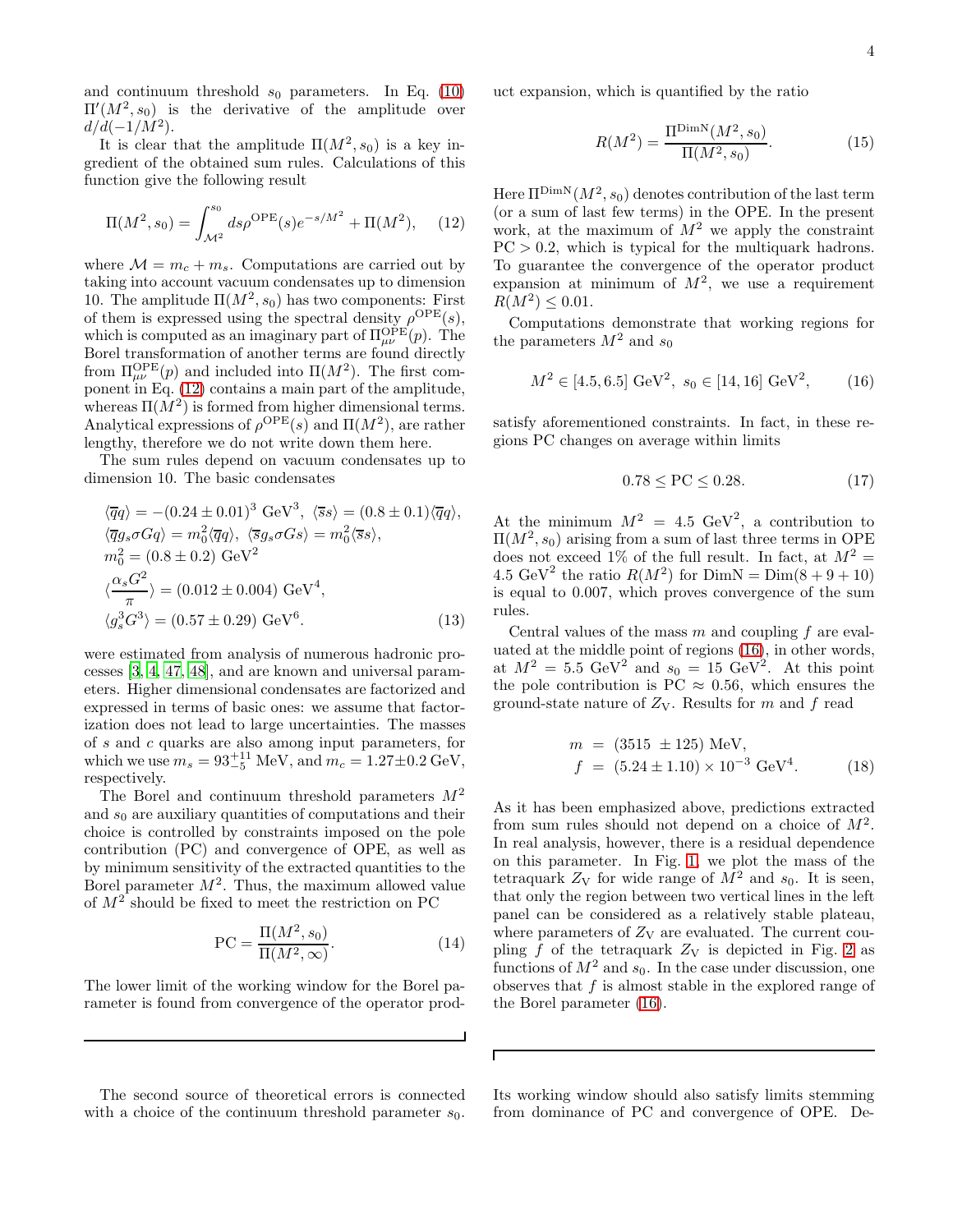

FIG. 1: Dependence of the  $Z_V$  tetraquark's mass m on the Borel parameter  $M^2$  (left panel), and on the continuum threshold parameter  $s_0$  (right panel). Vertical lines fix boundaries of working regions for  $M^2$  and  $s_0$  used in numerical computations.

<span id="page-4-0"></span>

<span id="page-4-1"></span>FIG. 2: The coupling f of the tetraquark  $Z_V$  as a function of  $M^2$  (left panel), and  $s_0$  (right panel). Variations of f are shown within working limits of the parameters  $M^2$  and  $s_0$ .

spite  $M^2$ ,  $s_0$  bears physical information about first excitation of the tetraquark  $Z_V$ . The self-consistent analysis implies that  $\sqrt{s_0}$  has to be smaller than mass of such state. There are only a few samples when two observed resonances were assumed to be ground and radially excited states of the same tetraquark. The resonances  $Z_c(3900)$  and  $Z_c(4430)$  may form one of such pairs [\[49\]](#page-10-19). The difference between masses of  $Z_c(3900)$ and  $Z_c(4430)$  is equal to  $\approx 530$  MeV, therefore a mass gap  $\sqrt{s_0} - m \approx (400 - 600)$  MeV can be considered as a reasonable estimate for tetraquarks. Here, we get on average  $\sqrt{s_0} - m \approx 400$  MeV which is in accord with this general analysis.

Effects connected with a choice of parameters  $M^2$  and  $s_0$  are two main sources of theoretical uncertainties in sum rule computations. In the case of the mass  $m$  these ambiguities equal to  $\pm 3.6\%$ , whereas for the coupling f they are  $\pm 21\%$  of the full result. Theoretical uncertain-

ties for f are larger than for the mass, nevertheless, they do not overshoot accepted limits.

It is interesting to analyze a gap between masses of axial-vector and vector tetraquarks with the same content. Our present calculations demonstrate that for tetraquarks  $|cu||\overline{s}\overline{d}|$  the difference between masses of the axial-vector and vector particles  $Z_{\rm AV}$  and  $Z_{\rm V}$  is  $m$  $m_{\mathrm{Z}_{\mathrm{AV}}} \approx 690 \text{ MeV}$ . This result can be compared with similar predictions for other tetraquarks. Thus, resonances  $Y(4660)$  and  $X(4140)$  with spin-parities  $J<sup>PC</sup> = 1<sup>-−</sup>$  and  $1^{++}$ , quark content  $[cs][\overline{cs}]$  and color structure  $[\overline{3}_c] \otimes [3_c]$ were investigated in Refs. [\[50,](#page-10-20) [51\]](#page-10-21), respectively. An estimate for  $m_Y - m_{X_1}$  extracted from these studies is approximately equal to 500 MeV. In other words, radially excited axial-vector and ground-state vector tetraquarks, in this special case, are close in mass. This fact maybe useful to explain numerous charged and neutral resonances from  $XYZ$  family in the mass range of  $4-5$  GeV.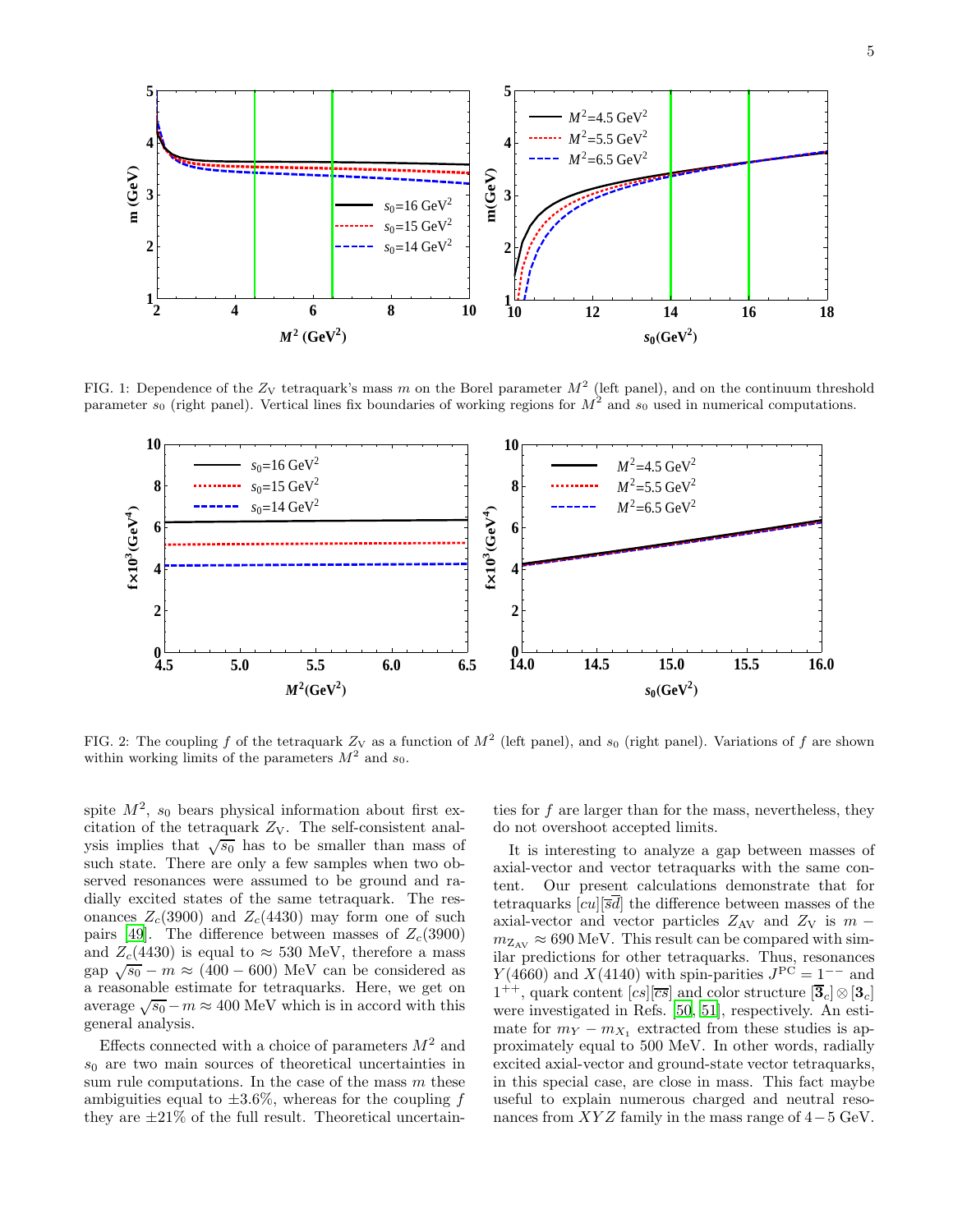Another issue to be addressed here, is a mass gap between vector tetraquarks  $Z_V$  and  $X_1(2900)$ , which amounts to  $\approx 600$  MeV and is quite large. It has been noted in section [I,](#page-0-0) that  $X_1$  can be modeled as a vector tetraquark  $[ud][\overline{cs}]$ , and hence both  $Z_V$  and  $X_1$  are composed of same quarks. But there are two reasons, which may lead to aforementioned mass effect. First of them is internal organizations of these states: The tetraquark  $Z_V$ is composed of a heavy diquark [cu] and relatively heavy antidiquark  $[\overline{sd}]$ , whereas  $X_1$  is strongly heavy-light compound. The latter is more tightly connected structure and should be lighter than  $Z_V$ . Besides, diquarks in  $Z_V$ have fractional positive electric charges which generate repulsive forces between them. In the case of  $X_1$ , between [ud] and  $\overline{cs}$ ] exists attractive electromagnetic interaction. Whether these features of  $Z_V$  and  $X_1$  are enough to explain a mass gap between them or there are other sources of this effect, requires additional studies.

## <span id="page-5-0"></span>III. STRONG DECAYS OF THE TETRAQUARK  $Z_{\rm V}$

The sum of partial widths of  $Z_V$  tetraquark's different decay channels constitutes its full width. The result for  $m$  obtained in the previous section is necessary to fix kinematically allowed strong decay modes of  $Z_V$ . Decays to final states  $D_{s1}(2460)\pi$  and  $D_{s0}^*(2317)\rho$  (below, simply  $D_{s1}\pi$  and  $D_{s0}^*\rho$  are among allowed S-wave process for the tetraquark  $Z_V$ . The P-wave processes, which will be explored, are decays  $Z_V \to DK$  and  $Z_V \to D_s \pi$ .

# **A.** Processes  $Z_V \to D_{s1} \pi$  and  $Z_V \to D_{s0}^* \rho$

Here, we study the decays  $Z_V \rightarrow D_{s1}\pi$  and  $Z_V \rightarrow$  $D_{s0}^{\ast}\rho$ , and compute their partial widths. We provide details of calculations for the first process and write down only essential formulas and final results for the second decay. It should be noted that the mass  $m =$  $(3515 \pm 125)$  MeV makes possible S-wave decays of  $Z_V$ to final states  $DK_1(1270)$ ,  $D_s b_1(1235)$  and  $D_s a_1(1260)$ as well. But widths of these processes, as it will be explained below, are suppressed relative to aforementioned two decays due to kinematical factors. Therefore, we restrict ourselves by investigation of two dominant S-wave decays.

The width of the process  $Z_V \rightarrow D_{s1}\pi$  can be found using the coupling  $g_1$  that describes strong interactions of particles  $Z_V$ ,  $D_{s1}$ , and  $\pi$  at the vertex  $Z_V D_{s1} \pi$ . In order to evaluate  $g_1$ , we use the QCD light-cone sum rule method [\[39\]](#page-10-9) and a soft-meson approximation [\[40,](#page-10-10) [41\]](#page-10-11).

Starting point in LCSR method is the correlation function

$$
\Pi_{\mu\nu}(p,q) = i \int d^4x e^{ipx} \langle \pi(q) | \mathcal{T} \{ J_{\mu}^{D_1}(x) J_{\nu}^{\dagger}(0) \} | 0 \rangle, \tag{19}
$$

where by  $D_1$  in the current  $J_{\mu}^{D_1}$  we denote the meson  $D_{s_1}$ .

The current  $J_{\nu}(0)$  in the correlation function  $\Pi_{\mu\nu}(p,q)$  is introduced in Eq. [\(3\)](#page-2-1). As interpolating current  $J_{\mu}^{D_1}(x)$ for the axial-vector meson  $D_{s1}$ , we use the expression

$$
J_{\mu}^{D_1}(x) = \overline{s}_l(x)i\gamma_5\gamma_{\mu}c_l(x),\tag{20}
$$

with *l* being the color index.

The function  $\Pi_{\mu\nu}(p,q)$  has to be rewritten in terms of the physical parameters of the initial and final particles involved into the decay. By taking into account the ground states in the  $D_{s1}$  and  $Z_V$  channels, we get

<span id="page-5-1"></span>
$$
\Pi_{\mu\nu}^{\text{Phys}}(p,q) = \frac{\langle 0|J_{\mu}^{D_1}|D_{s1}(p)\rangle}{p^2 - m_1^2} \langle D_{s1}(p)\,\pi(q)|Z_{\text{V}}(p')\rangle
$$

$$
\times \frac{\langle Z_{\text{V}}(p')|J_{\nu}^{\dagger}|0\rangle}{p'^2 - m^2} + \cdots, \tag{21}
$$

where p, q and  $p' = p + q$  are the momenta of  $D_{s1}, \pi$ , and  $Z_V$ , respectively. In Eq. [\(21\)](#page-5-1)  $m_1$  is the mass of the meson  $D_{s1}$ , and the ellipses stand for contributions of higher resonances and continuum states in the  $D_{s1}$  and  $Z_V$  channels.

To get more detailed expression for  $\Pi_{\mu\nu}^{\text{Phys}}(p,q)$ , we utilize the matrix elements

<span id="page-5-2"></span>
$$
\langle 0|J_{\mu}^{D_1}|D_{s1}\rangle = f_1m_1\epsilon_{\mu}, \ \langle Z_V(p')|J_{\nu}^{\dagger}|0\rangle = fm\epsilon_{\nu}^{\prime*}, \quad (22)
$$

and model the vertex  $\langle D_{s1} (p) K(q) | Z_V(p') \rangle$  in the following form

<span id="page-5-3"></span>
$$
\langle D_{s1} (p) \pi(q) | Z_V (p') \rangle = g_1 [(p \cdot p') (\epsilon^* \cdot \epsilon')
$$
  
– (p \cdot \epsilon') (p' \cdot \epsilon^\*)]. (23)

In Eqs. [\(22\)](#page-5-2) and [\(23\)](#page-5-3)  $f_1$  and  $\epsilon_\mu$  are the decay constant and polarization vector of the meson  $D_{s1}$ , respectively: Polarization vector of the tetraquark  $Z_V$  in this section is denoted by  $\epsilon'_{\nu}$ . Using these matrix elements in Eq. [\(21\)](#page-5-1), it is not difficult to find

$$
\Pi_{\mu\nu}^{\text{Phys}}(p,q) = g_1 \frac{m_1 f_1 m f}{(p^2 - m_1^2) (p'^2 - m^2)}
$$

$$
\times \left(\frac{m^2 + m_1^2}{2} g_{\mu\nu} - p_\mu p'_\nu\right). \tag{24}
$$

The function  $\Pi_{\mu\nu}^{\text{Phys}}(p,q)$  contains two structures proportional to  $g_{\mu\nu}$  and  $p_{\mu}p'_{\nu}$ , respectively. These structures and relevant invariant amplitudes can be employed to extract the sum rule for the strong coupling  $g_1$ . We choose to work with the term  $\sim g_{\mu\nu}$  and corresponding invariant amplitude.

The QCD side of the sum rule can be obtained using explicit expressions of the correlation function  $\Pi_{\mu\nu}(p,q)$ and interpolating currents. Having contracted quark and antiquark fields in the correlation function, we get

<span id="page-5-4"></span>
$$
\Pi_{\mu\nu}^{\text{OPE}}(p,q) = \int d^4x e^{ipx} \varepsilon \tilde{\varepsilon} \left[ \gamma_5 \tilde{S}_c^{lc}(x) \gamma_\mu \gamma_5 \right. \left. \times \tilde{S}_s^{ml}(-x) \gamma_\nu \gamma_5 \right]_{\alpha\beta} \langle \pi(q) | \overline{u}_\alpha^b(0) d_\beta^n(0) | 0 \rangle, \qquad (25)
$$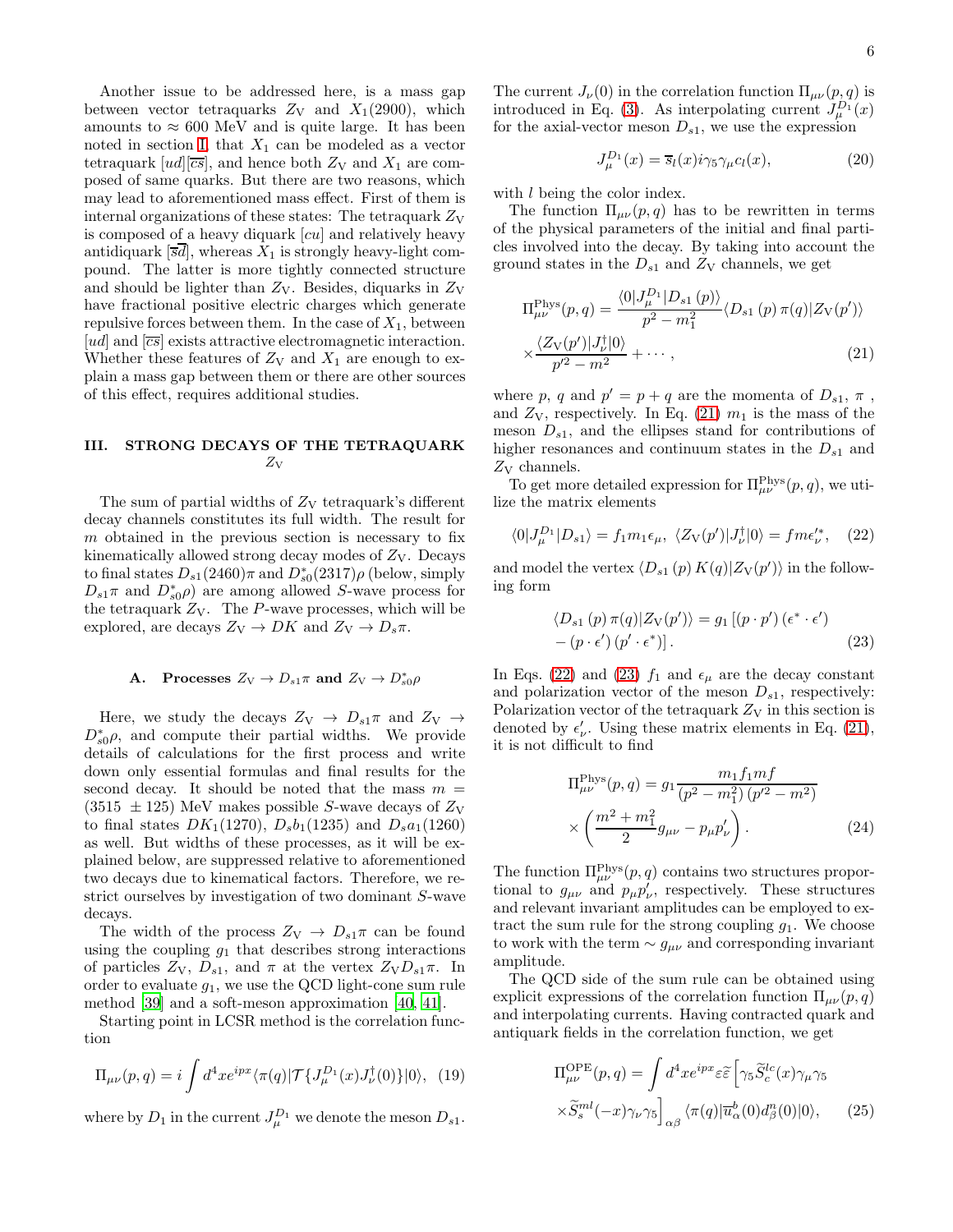where  $\alpha$  and  $\beta$  are the spinor indexes.

The function  $\Pi^{\text{OPE}}(p,q)$  contains local matrix elements of the quark operator  $\overline{u}d$  sandwiched between the vacuum and pion. Simple transformations allow one to express  $\langle \pi(q) | \overline{u}^b_\alpha(0) d^n_\beta(0) | 0 \rangle$  in terms of the pion's known local matrix elements. To this end, we expand  $\overline{u}(0)d(0)$  by employing full set of Dirac matrices  $\Gamma^{J}$  = 1,  $\gamma_5$ ,  $\gamma_\mu$ ,  $i\gamma_5\gamma_\mu$ ,  $\sigma_{\mu\nu}/\sqrt{2}$ , and project obtained operators onto the color-singlet states. These manipulations lead to replacement

$$
\overline{u}^b_\alpha(0)d^n_\beta(0) \to \frac{1}{12} \delta^{bn} \Gamma^J_{\beta\alpha} \left[ \overline{u}(0) \Gamma^J d(0) \right], \qquad (26)
$$

which should be fulfilled in  $\Pi_{\mu\nu}^{\rm OPE}(p,q)$ . The operators  $\overline{u}(0)\Gamma^{J}d(0)$  placed between the vacuum and pion are matrix elements of the  $\pi$  meson.

The QCD expression of the correlation function [\(25\)](#page-5-4) contains hard-scattering and soft parts. The hardscattering part of  $\Pi_{\mu\nu}^{\rm OPE}(p,q)$  is expressed in terms of quark propagators, whereas matrix elements of the pion form its soft component. For vertices built of conventional mesons correlation functions depend on non-local matrix elements of a final meson which are expressible in terms of its distribution amplitudes (DAs). In the case under analysis, due to four-quark nature of  $Z_V$ ,  $\Pi_{\mu\nu}^{\rm OPE}(p,q)$  contains only local matrix elements of the pion. As a result, integrals over DAs which are typical for LCSR method, reduce to overall normalization factors. In this case, the correlation function has to be found by means of the soft-meson approximation which implies computation of the hard-scattering part of  $\Pi_{\mu\nu}^{\rm OPE}(p,q)$  in the limit  $q \to 0$  [\[42\]](#page-10-12). It is worth to emphasize that softmeson approximation is necessary to analyze tetraquarkmeson-meson vertices: Strong couplings at vertices composed of two tetraquarks and a meson can be calculated by employing full version of the LCSR method [\[52\]](#page-10-22).

It is evident, that soft approximation should by applied also to the phenomenological side of the sum rule. In the limit  $q \to 0$  for the amplitude  $\Pi^{\text{Phys}}(p^2)$ , we get

$$
\Pi^{\text{Phys}}(p^2) = g_1 \frac{f_1 m_1 f m}{(p^2 - \tilde{m}^2)^2} \tilde{m}^2 + \cdots, \qquad (27)
$$

where  $\widetilde{m}^2 = (m^2 + m_1^2)/2$ . The function  $\Pi^{\text{Phys}}(p^2)$  depends on one variable  $p^2 = p'^2$  and has the double pole at  $p^2 = \tilde{m}^2$ . The Borel transformation of  $\Pi^{\text{Phys}}(p^2)$  is given by the formula

$$
\Pi^{\text{Phys}}(M^2) = g_1 f_1 m_1 f m \tilde{m}^2 \frac{e^{-\tilde{m}^2/M^2}}{M^2} + \cdots. \tag{28}
$$

Besides ground-state contribution, the amplitude  $\Pi^{\text{Phys}}(M^2)$  in the soft limit contains unsuppressed terms which survive even after Borel transformation. These contaminations should be removed from  $\Pi^{\text{Phys}}(M^2)$  by applying the operator [\[40,](#page-10-10) [41\]](#page-10-11)

$$
\mathcal{P}(M^2, \tilde{m}^2) = \left(1 - M^2 \frac{d}{dM^2}\right) M^2 e^{\tilde{m}^2/M^2}.
$$
 (29)

After this operation, remaining undesired terms in  $\Pi^{\text{Phys}}(M^2)$  can be subtracted by usual manner in the context of quark-hadron duality assumption. It is clear, that we have to apply the operator  $\mathcal{P}(M^2, \tilde{m}^2)$  to QCD side of the sum rule as well. Then, the sum rule for the strong coupling  $g_1$  reads

<span id="page-6-1"></span>
$$
g_1 = \frac{1}{f_1 m_1 f m \tilde{m}^2} \mathcal{P}(M^2, \tilde{m}^2) \Pi^{\text{OPE}}(M^2, s_0), \qquad (30)
$$

where  $\Pi^{\text{OPE}}(M^2, s_0)$  is Borel transformed and subtracted invariant amplitude  $\Pi^{\text{OPE}}(p^2)$  corresponding to the structure  $g_{\mu\nu}$  in  $\Pi_{\mu\nu}^{\text{OPE}}(p,q)$ .

Prescriptions to calculate the correlation function  $\Pi_{\mu\nu}^{\rm OPE}(p,q)$  in the soft approximation were presented in Ref. [\[42](#page-10-12)], and in many other publications, for this reason we do not concentrate here on details. Computations of  $\Pi^{\rm OPE}(M^2,s_0)$  performed in accordance with this scheme lead to the expression

$$
\Pi^{\text{OPE}}(M^2, s_0) = \frac{f_\pi \mu_\pi}{48\pi^2} \int_{\mathcal{M}^2}^{s_0} \frac{ds(m_c^2 - s)}{s^2}
$$

$$
\times \left(m_c^4 + m_c^2 s + 6m_c m_s s - 2s^2\right) e^{-s/M^2}
$$

$$
+\Pi_{\text{NP}}(M^2), \tag{31}
$$

where the first term is the perturbative contribution to  $\Pi^{\text{OPE}}(M^2, s_0)$ . The nonperturbative component  $\Pi_{\text{NP}}(M^2)$  of the correlation function is calculated with dimension-9 accuracy, and has the following form

$$
\Pi_{\rm NP}(M^2) = \frac{\langle \overline{s}s \rangle f_{\pi} \mu_{\pi} m_c (2M^2 + m_c m_s)}{12M^2} e^{-m_c^2/M^2} \n+ \langle \frac{\alpha_s G^2}{\pi} \rangle \frac{f_{\pi} \mu_{\pi} m_c}{144M^4} \int_0^1 \frac{dx}{X^3} \left[ m_c^2 m_s X - 2m_s X M^2 \right. \n+ m_c^3 x + m_c x X M^2 \left[ e^{m_c^2/[M^2 X]} + \frac{\langle \overline{s}g \sigma G s \rangle f_{\pi} \mu_{\pi}}{72M^6} \n\times (m_s M^4 + m_s m_c^2 M^2 - 3m_c^3 M^2 - m_s m_c^4) e^{-m_c^2/M^2} \n+ \langle \frac{\alpha_s G^2}{\pi} \rangle \langle \overline{s}s \rangle \frac{f_{\pi} \mu_{\pi} \pi^2 m_c (3M^2 - m_c^2)}{216M^8} \n\times (2M^2 + m_s m_c) e^{-m_c^2/M^2} + \langle \frac{\alpha_s G^2}{\pi} \rangle \langle \overline{s}g \sigma G s \rangle \n\times \frac{f_{\pi} \mu_{\pi} \pi^2 m_c (m_c^5 m_s + 3M^2 m_c^4 - 7m_c^3 m_s M^2)}{1296M^{12}} \n-18m_c^2 M^4 + 8m_c m_s M^4 + 18M^6) e^{-m_c^2/M^2}, \qquad (32)
$$

where  $X = x - 1$ .

Contributions to  $\Pi_{\text{NP}}(M^2)$  arise from the matrix element

$$
\langle 0|\overline{d}i\gamma_5 u|\pi\rangle = f_\pi \mu_\pi,\tag{33}
$$

where

<span id="page-6-0"></span>
$$
\mu_{\pi} = \frac{m_{\pi}^2}{m_u + m_d} = -\frac{2\langle \overline{q}q \rangle}{f_{\pi}^2}.
$$
 (34)

The last equality in Eq. [\(34\)](#page-6-0) is the relation between the mass  $m_{\pi}$  and decay constant  $f_{\pi}$  of the pion, masses of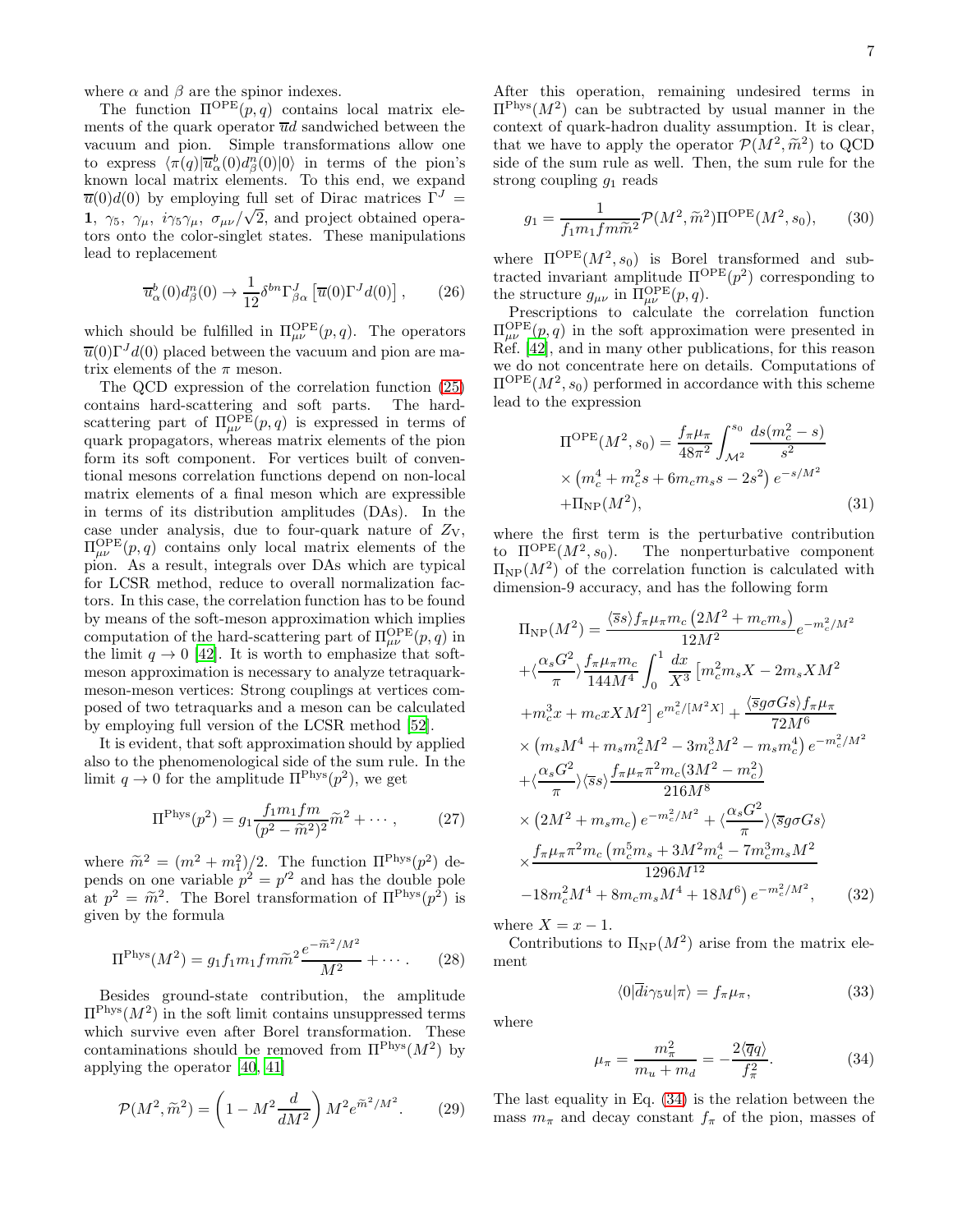| Parameters                | Values (in MeV units) |
|---------------------------|-----------------------|
| $m_1 = m[D_{s1}(2460)]$   | $2459.5 + 0.6$        |
| $f_1 = f[D_{s1}(2460)]$   | $225 + 25$            |
| $m_2 = m[D_{s0}^*(2317)]$ | $2317.8 + 0.5$        |
| $f_2 = f[D_{s0}^*(2317)]$ | $202 + 15$            |
| $m_D$                     | $1869.65 \pm 0.05$    |
| $f_D$                     | $212.6 + 0.7$         |
| $m_{D_s}$                 | $1968.34 + 0.07$      |
| $f_{D_e}$                 | $249.9 + 0.5$         |
| $m_K$                     | $493.677 + 0.0016$    |
| $f_K$                     | $155.7 + 0.3$         |
| $m_{\pi}$                 | $139.57039 + 0.00018$ |
| $f_{\pi}$                 | $130.2 \pm 1.2$       |
| $m_{\rho}$                | $775.26 \pm 0.25$     |
| fρ                        | $216 + 3$             |

<span id="page-7-0"></span>TABLE I: Masses and decay constants of mesons used in numerical analyses.

quarks, and quark condensate  $\langle \overline{q}q \rangle$ , which stems from the partial conservation of the axial-vector current.

In numerical computations of  $\Pi^{\text{OPE}}(M^2, s_0)$ , we choose  $M^2$  and  $s_0$  within limits given by Eq. [\(16\)](#page-3-1). Besides  $M^2$  and  $s_0$ , Eq. [\(30\)](#page-6-1) contains various vacuum condensates and spectroscopic parameters of the final-state mesons  $D_{s1}$  and  $\pi$ . The masses and decay constants of the mesons  $D_{s1}$  and  $\pi$ , as well as other parameters used in numerical analyses are borrowed from Ref. [\[53\]](#page-10-23) and presented in Table [I:](#page-7-0) For decay constants of the mesons  $D_{s0}^*$  and  $D_{s1}$ , we utilize the sum rule predictions from Refs. [\[48\]](#page-10-18) and [\[54\]](#page-10-24), respectively.

For the coupling  $g_1$ , we get

$$
g_1 = 0.36^{+0.09}_{-0.06} \text{ GeV}^{-1} \tag{35}
$$

The partial width of the decay  $Z_V \rightarrow D_{s1}\pi$  can be found by means of the formula

$$
\Gamma_1 \left[ Z_V \to D_{s1} \pi \right] = \frac{g_1^2 m_1^2 \lambda}{24 \pi} \left( 3 + \frac{2 \lambda^2}{m_1^2} \right), \qquad (36)
$$

where  $\lambda \equiv \lambda(m, m_1, m_\pi)$  and

$$
\lambda(a, b, c) = \frac{1}{2a} \left[ a^4 + b^4 + c^4
$$
  
-2  $\left( a^2 b^2 + a^2 c^2 + b^2 c^2 \right) \right]^{1/2}$ . (37)

By employing this expression, it is not difficult to obtain

$$
\Gamma_1 \left[ Z_V \to D_{s1} \pi \right] = 29.8^{+17.6}_{-9.4} \text{ MeV}.
$$
 (38)

The strong coupling and partial width of the second process  $Z_V \to D_{s0}^* \rho$  can be found by the same manner. Here, one starts from the correlation function

$$
\widetilde{\Pi}_{\nu}(p,q) = i \int d^4x e^{ipx} \langle \rho(q) | \mathcal{T} \{ J^{D_0}(x) J^{\dagger}_{\nu}(0) \} | 0 \rangle, \quad (39)
$$

where the interpolating current of the scalar meson  $D_{s0}^*$ is denoted by  $J^{D_0}(x)$  and determined by the expression

$$
J^{D_0}(x) = \overline{s}_l(x)c_l(x). \tag{40}
$$

In our studies, we use the matrix element  $\langle 0|J^{D_0}|D_{s0}^*\rangle =$  $f_2m_2$ , with  $m_2$  and  $f_2$  being the mass and decay constant of the  $D_{s0}^*$ . The vertex  $Z_{\nabla}D_{s0}^*\rho$  is modeled in the form

$$
\langle D_{s0}^*(p) \,\rho(q) | Z_V(p') \rangle = g_2 \left[ (q \cdot p') \left( \epsilon^* \cdot \epsilon' \right) - (q \cdot \epsilon') \left( p' \cdot \epsilon^* \right) \right],\tag{41}
$$

where  $\epsilon_{\mu}$  is the polarization vector of the  $\rho$  meson. Then, the phenomenological and QCD sides of the sum rule are given by expressions

$$
\widetilde{\Pi}_{\nu}^{\text{Phys}}(p,q) = g_2 \frac{m_2 f_2 m f}{(p^2 - m_2^2) (p'^2 - m^2)} \times \left( \frac{m_2^2 - m^2}{2} \epsilon_{\nu}^* + p' \cdot \epsilon^* q_{\nu} \right),
$$
\n(42)

and

$$
\widetilde{\Pi}_{\nu}^{\text{OPE}}(p,q) = -i \int d^4x e^{ipx} \varepsilon \widetilde{\varepsilon} \left[ \gamma_5 \widetilde{S}_c^{lc}(x) \widetilde{S}_s^{ml}(-x) \right. \times \gamma_{\nu} \gamma_5 \big]_{\alpha\beta} \langle \rho(q) | \overline{u}_{\alpha}^b(0) d_{\beta}^n(0) | 0 \rangle, \tag{43}
$$

respectively. We perform calculations using the structures  $\sim \epsilon_{\nu}^{*}$  in  $\Pi_{\nu}^{\text{Phys}}$  and  $\Pi_{\nu}^{\text{OPE}}$ . The relevant amplitude  $\widetilde{\Pi}^{\rm OPE}(M^2, s_0)$  receives contributions from the matrix elements of the  $\rho$  meson

<span id="page-7-1"></span>
$$
\langle 0|\overline{d}\gamma_{\mu}u|\rho\rangle = f_{\rho}m_{\rho}\epsilon_{\mu},
$$

$$
\langle 0|\overline{d}g\widetilde{G}_{\mu\nu}\gamma_{\nu}\gamma_{5}u|\rho\rangle = f_{\rho}m_{\rho}^{3}\zeta_{4}\epsilon_{\mu}, \qquad (44)
$$

where  $m_{\rho}$  and  $f_{\rho}$  are the mass and decay constant of the  $\rho$  meson, and  $\tilde{G}_{\mu\nu}$  is the dual gluon field tensor  $\widetilde{G}_{\mu\nu} = \varepsilon_{\mu\nu\alpha\beta} G^{\alpha\beta}/2$ . The second equality in Eq. [\(44\)](#page-7-1) is the matrix element of the twist-4 operator [\[55](#page-10-25)]. The parameter  $\zeta_{4\rho}$  was evaluated in the context of QCD sum rule approach at the renormalization scale  $\mu = 1$  GeV in Ref. [\[56\]](#page-10-26) and is equal to  $\zeta_{4\rho} = 0.07 \pm 0.03$ .

The correlation function  $\overline{\Pi}^{\text{OPE}}(M^2, s_0)$  has the form

$$
\widetilde{\Pi}^{\text{OPE}}(M^2, s_0) = \frac{f_\rho m_\rho}{16\pi^2} \int_{\mathcal{M}^2}^{s_0} \frac{ds(s - m_c^2)}{s} \times (m_c^2 + 2m_c m_s - s) e^{-s/M^2} + \frac{f_\rho m_\rho^3 \zeta_{4\rho}}{32\pi^2} \times \int_{\mathcal{M}^2}^{s_0} \frac{ds(m_c^4 - s^2)}{s^2} e^{-s/M^2} + \widetilde{\Pi}_{\text{NP}}(M^2),
$$
 (45)

where  $\Pi_{\text{NP}}(M^2)$  is nonperturbative component of  $\Pi^{\text{OPE}}$ : We refrain from providing its explicit expression here.

Omitting further details, we write down results for the strong coupling  $g_2$  and partial width of the process  $Z_V \rightarrow$  $D_{s0}^{\ast}\rho$ 

$$
g_2 = 0.61^{+0.18}_{-0.12} \text{ GeV}^{-1},
$$
  
\n
$$
\Gamma_2 [Z_V \to D_{s0}^* \rho] = 9.3^{+6.5}_{-3.1} \text{ MeV}.
$$
 (46)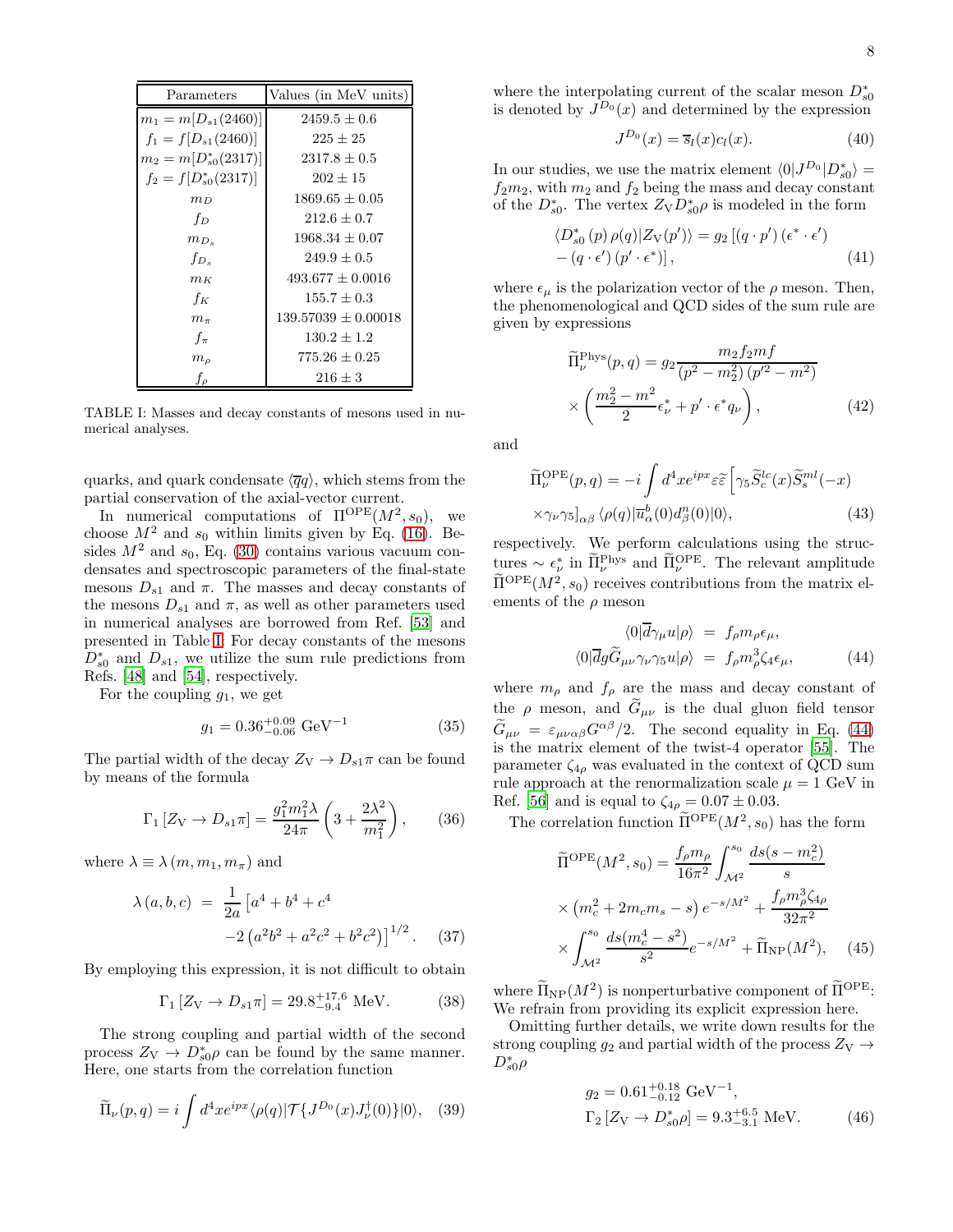Returning to other S-wave decays listed above, we assume that couplings corresponding to vertices  $Z_VDK_1(1270)$  etc., are the same order of  $g_1$  and  $g_2$ . Then widths of these decays are suppressed, because the factor  $m_*^2 \lambda \left(3 + 2\lambda^2/m_*^2\right)$   $(m_*$  is a mass of a final meson) is smaller for two final-state mesons of approximately equal mass than in the case of light and heavy mesons. We also take into account that the full width  $\Gamma_{\text{full}}$  of the tetraquark  $Z_V$  is formed mainly due to  $P$ -wave processes  $Z_V \rightarrow DK$  and  $Z_V \rightarrow D_s \pi$ , and for this reason consider only two dominant S-wave decays.

### **B.** Decays  $Z_V \rightarrow DK$  and  $Z_V \rightarrow D_s \pi$

In this subsection, we consider the P-wave decays  $Z_V \rightarrow DK$  and  $Z_V \rightarrow D_s \pi$  of the tetraquark  $Z_V$ . Treatments of these processes do not differ from analysis carried out above, differences being mainly in mesontetraquark vertices and matrix elements of final-state mesons employed in calculations.

Let us concentrate on the decay  $Z_V \rightarrow DK$ . The correlation function to find a sum rule for the strong coupling  $G_1$  of vertex  $Z_VDK$  is given by the formula

$$
\Pi_{\nu}(p,q) = i \int d^4x e^{ipx} \langle K(q) | \mathcal{T} \{ J^D(x) J^{\dagger}_{\nu}(0) \} | 0 \rangle, \quad (47)
$$

where  $J^D(x)$  is the interpolating current

$$
J^{D}(x) = \overline{d}_{l}(x)i\gamma_{5}c_{l}(x), \qquad (48)
$$

for the pseudoscalar meson D.

Then, the physical side of the sum rule has the form

$$
\Pi_{\nu}^{\text{Phys}}(p,q) = \frac{\langle 0|J^D|D(p)\rangle}{p^2 - m_D^2} \langle D(p) K(q)|Z_V(p')\rangle
$$
  
 
$$
\times \frac{\langle Z_V(p')|J_V^{\dagger}|0\rangle}{p'^2 - m^2} + \cdots
$$
 (49)

Using the matrix elements

$$
\langle 0|J^D|D\rangle = \frac{f_D m_D^2}{m_c}, \ \langle D(p) K(q)|Z_V(p')\rangle = G_1 p \cdot \epsilon',\tag{50}
$$

for  $\Pi_{\nu}^{\text{Phys}}$ , we find

$$
\Pi_{\nu}^{\text{Phys}}(p,q) = G_1 \frac{f_D m_D^2 f m}{2m_c(p^2 - m_D^2)(p'^2 - m^2)}
$$
  
 
$$
\times \left[ \left( -1 + \frac{m_D^2 - m_K^2}{m^2} \right) p_{\nu} + \left( 1 + \frac{m_D^2 - m_K^2}{m^2} \right) q_{\nu} \right]
$$
  
+... (51)

In expressions above,  $m_D$  and  $f_D$  are the mass and decay constant of the D meson, respectively.

In terms of quark propagators the same correlation function  $\Pi_{\nu}(p,q)$  is determined by the expression

$$
\Pi_{\nu}^{\text{OPE}}(p,q) = \int d^4x e^{ipx} \varepsilon \tilde{\varepsilon} \left[ \gamma_5 \tilde{S}_c^{lc}(x) \gamma_5 \tilde{S}_d^{nl}(-x) \right. \times \gamma_5 \gamma_{\nu} \vert_{\alpha\beta} \langle K(q) | \overline{u}_{\alpha}^b(0) s_{\beta}^m(0) | 0 \rangle.
$$
 (52)

Operations necessary to derive the sum rule for the coupling  $G_1$  have just been explained above, that is why we do not consider these questions. Let us note that the sum rule for  $G_1$  has been obtained using the structures proportional  $p_{\nu}$ . The local matrix element of K meson which contributes to  $\Pi_{\nu}^{\rm OPE}(M^2, s_0)$  is

$$
\langle 0|\overline{d}i\gamma_5 u|\pi\rangle = \frac{f_K m_K^2}{m_s},\qquad(53)
$$

where  $m_K$  and  $f_K$  are the mass and decay constant of the K meson.

The width of the process  $Z_V \rightarrow DK$  can be found by means of the formula

$$
\Gamma_3 \left[ Z_V \to D K \right] = \frac{G_1^2 \lambda^3(m, m_D, m_K)}{24 \pi m^2}.
$$
 (54)

In sum rule computations of the coupling  $G_1$  the Borel and continuum threshold parameters are chosen as in Eq.  $(16)$ . The spectroscopic parameters of the mesons  $D$  and K are collected in Table [I.](#page-7-0) Our predictions read

$$
G_1 = 4.3^{+1.2}_{-0.7},
$$
  
\n
$$
\Gamma_3 [Z_V \to DK] = 34.6^{+20.6}_{-10.9} \text{ MeV.}
$$
 (55)

For the second P-wave decay  $Z_V \rightarrow D_s \pi$ , we find

$$
G_2 = 6.6^{+1.8}_{-1.1},
$$
  
\n
$$
\Gamma_4 [Z_V \to D_s \pi] = 81.8^{+48.9}_{-25.8} \text{ MeV.}
$$
 (56)

Decay channels of the tetraquark  $Z_V$  considered in this section allow us to evaluate its full width

$$
\Gamma_{\text{full}} = 156^{+56}_{-30} \text{ MeV}.\tag{57}
$$

It is clear that  $Z_V$  can be classified as an exotic meson of wide width. Its main decay modes are processes  $Z_V \rightarrow D_s \pi$  and  $Z_V \rightarrow DK$  with branching ratios  $\mathcal{BR}(Z_V \to D_s \pi) \approx 0.52$  and  $\mathcal{BR}(Z_V \to DK) \approx 0.22$ , respectively. Contribution of the decay  $Z_V \rightarrow D_{s1}\pi$  is also considerable with estimate  $\mathcal{BR}(Z_V \to D_s \pi) \approx 0.19$ .

#### <span id="page-8-0"></span>IV. CONCLUSIONS AND FINAL NOTES

In this article, we have studied the doubly charged vector tetraquark Z ++ <sup>V</sup> = [cu][sd] and calculated its mass m and width  $\Gamma_{\text{full}}$ . The parameters of  $Z_{\text{V}}^{++}$  have been evaluated using the QCD two-point and light-cone sum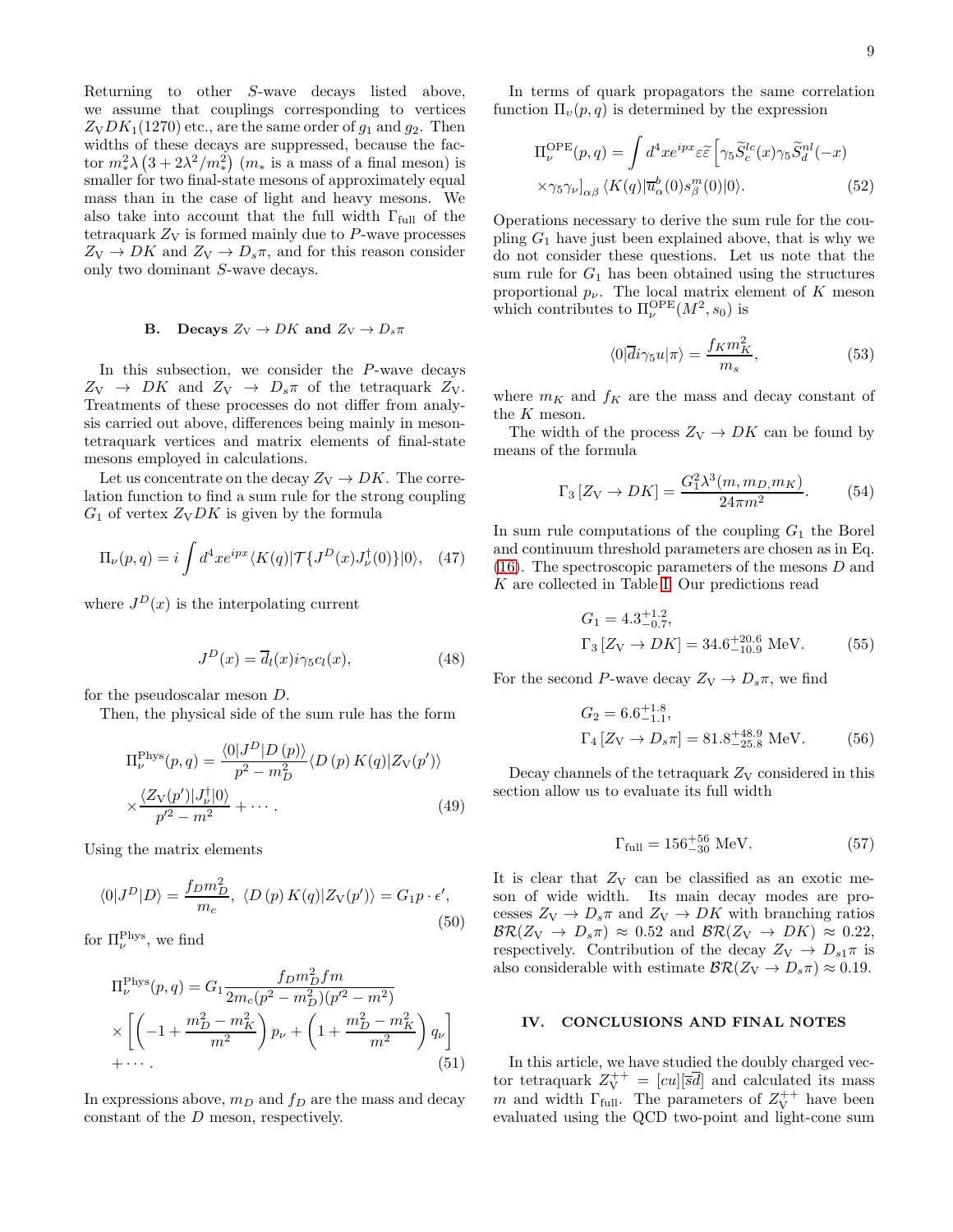rules. The doubly charged tetraquarks  $[sd][\overline{uc}]$  with spinparities  $J^{\text{P}} = 0^{+}$ ,  $0^{-}$  and  $1^{+}$  were investigated in our pa-per [\[38\]](#page-10-8). The exotic mesons  $Z^{++}$  are built of four quarks of different flavors, and moreover bear two units of electric charge. These particles were not found till now, but due to unique features are interesting objects for both theoretical and experimental studies.

The LHCb collaboration recently observed structures  $X_{0(1)}(2900)$  which may be interpreted as exotic mesons containing four different quarks [\[31](#page-10-1), [32\]](#page-10-2). The structures  $X_{0(1)}$  were seen as resonance-like peaks in the mass distribution of  $D^-K^+$  mesons. The master process to discover  $X_{0(1)}$  was the weak decay of the B meson  $B^+ \to D^+D^-K^+$ . It is remarkable that the process  $B^+ \rightarrow D^+D^-K^+$  and data collected during its exploration can be employed to observe another tetraquarks, namely states with quark content  $cu\overline{s}\overline{d}$ . In fact, analysis of the invariant mass distribution of mesons  $D^+K^+$ may lead to information about the scalar and vector tetraquarks  $Z_S^{++}$  and  $Z_V^{++}$ . Decays to final mesons  $D^+K^+$  are among favored channels of these particles. In fact, relevant branching ratios are equal to  $\mathcal{BR}(Z_\mathrm{S}\to$  $DK \approx 0.86$  and  $\mathcal{BR}(Z_V \to DK) \approx 0.22$ , respectively.

The decay of the B meson  $B^+ \to D^- D_s^+ \pi^+$  is also useful to see states  $Z_S^{++}$  and  $Z_V^{++}$ , because processes  $Z_S \rightarrow$  $D_s \pi$  and  $Z_V \to D_s \pi$  have considerable branching ratios  $\mathcal{BR}(Z_{\rm S} \to D_s \pi) \approx 0.12$  and  $\mathcal{BR}(Z_{\rm V} \to D_s \pi) \approx 0.52$ . The decay  $B^+ \to D^- D^+_{\rm s} \pi^+$  can be used to discover also tetraquarks  $[ud][\overline{cd}]$ : These neutral states may be fixed in the invariant mass distribution of  $D^-\pi^+$  mesons.

We have modeled  $Z_V^{++}$  as a four-quark exotic meson with diquark-antidiquark structure. Our analyses have proved that the interpolating current [\(3\)](#page-2-1) used in the framework of the QCD sum rule method correctly de-

scribes the particle  $Z_V^{++}$  and leads to reliable results for its parameters. In fact, existence of the working windows for parameters  $M^2$  and  $s_0$  that satisfy standard requirements of the sum rules, and self-consistency of used  $\sqrt{s_0}$ and extracted m argue in favor of this conclusion. It is known that a diquark-antidiquarks are tightly bound states, and may be favorite forms for doubly charged tetraquarks. But such four-quark systems may exist also as hadronic molecules. Thus, doubly charged molecular compounds with the quark content  $\overline{Q}Qqq$ , where Q is c or b-quark were considered in Ref. [\[57\]](#page-10-27). In this article the authors used the heavy quark effective theory to derive interactions between heavy mesons, and coupled channel Schrodinger equations to find the bound and/or resonant states with various quantum numbers. It was demonstrated that, for example,  $D$  and  $D^*$  mesons can form doubly charged resonant state with  $I(J^P) = 1(0^-)$ . Similar analysis of a molecule counterpart of  $Z_V^{++}$  in the context of the QCD sum rule method implies usage of molecular-type interpolating current. Whether such current would lead to strong sum rule predictions or not requires detailed analysis, which however is beyond the scope of the present paper.

It is seen, that three-meson weak decays of B meson are sources of valuable information on four-quark exotic states. Data collected by various collaborations in running experiments can be utilized for these purposes. New decays of B meson can open wide prospects to study numerous four-quark states. Indeed, final-state mesons in such processes can be combined to form different pairs and their invariant mass distributions can be explored to detect resonance-type enhancements. In any case, additional experimental and theoretical studies are necessary to take advantage of emerging opportunities.

- <span id="page-9-0"></span>[1] R. L. Jaffe, Phys. Rev. D 15, 267 (1977).
- <span id="page-9-1"></span>[2] R. L. Jaffe, Phys. Rev. Lett. 38, 195 (1977) Erratum: [Phys. Rev. Lett. 38, 617 (1977)].
- <span id="page-9-2"></span>[3] M. A. Shifman, A. I. Vainshtein and V. I. Zakharov, Nucl. Phys. B 147, 385 (1979).
- <span id="page-9-3"></span>[4] M. A. Shifman, A. I. Vainshtein and V. I. Zakharov, Nucl. Phys. B 147, 448 (1979).
- <span id="page-9-4"></span>[5] I. I. Balitsky, D. Diakonov and A. V. Yung, Phys. Lett. B 112, 71 (1982).
- [6] J. Govaerts, L. J. Reinders, H. R. Rubinstein and J. Weyers, Nucl. Phys. B 258, 215 (1985).
- [7] J. Govaerts, L. J. Reinders and J. Weyers, Nucl. Phys. B 262, 575 (1985).
- [8] I. I. Balitsky, D. Diakonov and A. V. Yung, Z. Phys. C 33, 265 (1986).
- [9] V. M. Braun and A. V. Kolesnichenko, Phys. Lett. B 175, 485 (1986).
- <span id="page-9-5"></span>[10] V. M. Braun and Y. M. Shabelski, Sov. J. Nucl. Phys. 50, 306 (1989).
- <span id="page-9-6"></span>[11] S. K. Choi et al. [Belle Collaboration], Phys. Rev. Lett. 91, 262001 (2003).
- <span id="page-9-7"></span>[12] V. M. Abazov *et al.* [D0 Collaboration], Phys. Rev. Lett.

93, 162002 (2004).

- [13] D. Acosta *et al.* [CDF Collaboration], Phys. Rev. Lett. 93, 072001 (2004).
- <span id="page-9-8"></span>[14] B. Aubert *et al.* [BaBar Collaboration], Phys. Rev. D **71**, 071103 (2005).
- <span id="page-9-9"></span>[15] S. K. Choi et al. [Belle Collaboration], Phys. Rev. Lett. 100, 142001 (2008).
- <span id="page-9-10"></span>[16] M. Ablikim et al. [BESIII Collaboration], Phys. Rev. Lett. 110, 252001 (2013).
- <span id="page-9-11"></span>[17] V. M. Abazov et al. [D0 Collaboration], Phys. Rev. Lett. 117, 022003 (2016).
- <span id="page-9-12"></span>[18] R. Aaij et al. [LHCb Collaboration], Phys. Rev. Lett. 117, 152003 (2016).
- <span id="page-9-13"></span>[19] The CMS Collaboration, CMS-PAS-BPH-16-002, (2016).
- <span id="page-9-14"></span>[20] R. L. Jaffe, Phys. Rept. 409, 1 (2005).
- [21] E. S. Swanson, Phys. Rept. 429, 243 (2006).
- [22] E. Klempt and A. Zaitsev, Phys. Rept. 454, 1 (2007).
- [23] H. X. Chen, W. Chen, X. Liu and S. L. Zhu, Phys. Rept. 639, 1 (2016).
- [24] H. X. Chen, W. Chen, X. Liu, Y. R. Liu and S. L. Zhu, Rept. Prog. Phys. 80, 076201 (2017).
- [25] A. Esposito, A. Pilloni and A. D. Polosa, Phys. Rept.